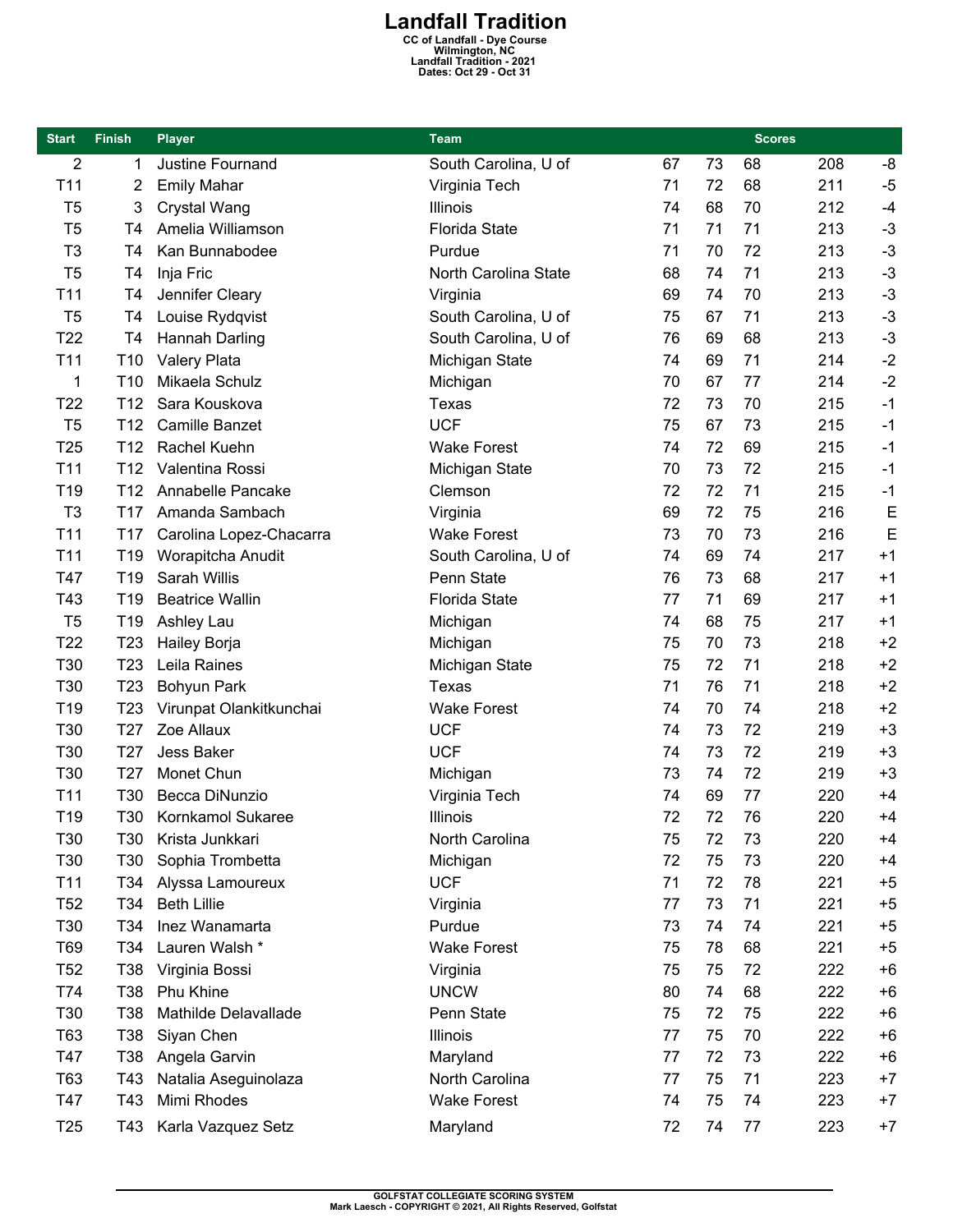## **Landfall Tradition**<br>
CC of Landfall - Dye Course<br>
Wilmington, NC<br>
Landfall Tradition - 2021<br>
Dates: Oct 29 - Oct 31

| <b>Start</b>    | <b>Finish</b>   | <b>Player</b>            | Team                 |    |    | <b>Scores</b> |     |       |
|-----------------|-----------------|--------------------------|----------------------|----|----|---------------|-----|-------|
| <b>T58</b>      | T46             | <b>Bentley Cotton</b>    | <b>Texas</b>         | 77 | 74 | 73            | 224 | $+8$  |
| T30             | T46             | Patricie Mackova         | Maryland             | 76 | 71 | 77            | 224 | $+8$  |
| T63             | T46             | Isabel Amezcua           | North Carolina State | 76 | 76 | 72            | 224 | $+8$  |
| T <sub>52</sub> | T46             | Celeste Valinho*         | Virginia             | 76 | 74 | 74            | 224 | $+8$  |
| T <sub>25</sub> | T46             | Anna Morgan              | Furman               | 74 | 72 | 78            | 224 | $+8$  |
| T <sub>25</sub> | T46             | Keera Foocharoen         | Virginia Tech        | 74 | 72 | 78            | 224 | $+8$  |
| T43             | T <sub>52</sub> | Vanessa Knecht           | <b>Wake Forest</b>   | 73 | 75 | 77            | 225 | $+9$  |
| T30             | T <sub>52</sub> | <b>Haylin Harris</b>     | Michigan State       | 74 | 73 | 78            | 225 | $+9$  |
| T30             | T <sub>52</sub> | <b>Ivy Shepherd</b>      | Clemson              | 73 | 74 | 78            | 225 | $+9$  |
| T63             | T <sub>52</sub> | Crista Izuzquiza         | North Carolina       | 77 | 75 | 73            | 225 | $+9$  |
| <b>T58</b>      | T <sub>52</sub> | Isabel Sy                | Illinois             | 76 | 75 | 74            | 225 | $+9$  |
| <b>T58</b>      | T <sub>52</sub> | Paula Kirner *           | South Carolina, U of | 75 | 76 | 74            | 225 | $+9$  |
| <b>T58</b>      | <b>T58</b>      | Sophia Burnett           | Furman               | 78 | 73 | 75            | 226 | $+10$ |
| T47             | <b>T58</b>      | Sophie Guo               | Texas                | 74 | 75 | 77            | 226 | $+10$ |
| T43             | <b>T58</b>      | Callista Rice            | Clemson              | 72 | 76 | 78            | 226 | $+10$ |
| T43             | <b>T58</b>      | Symone Henriques         | Virginia Tech        | 76 | 72 | 78            | 226 | $+10$ |
| <b>T58</b>      | <b>T58</b>      | <b>Brigitte Thibault</b> | <b>Texas</b>         | 74 | 77 | 75            | 226 | $+10$ |
| T <sub>52</sub> | T63             | Lauren Olivares          | North Carolina State | 80 | 70 | 77            | 227 | $+11$ |
| <b>T52</b>      | T63             | Savannah Hylton          | Furman               | 73 | 77 | 77            | 227 | $+11$ |
| T30             | T63             | Kyra Cox                 | Furman               | 72 | 75 | 80            | 227 | $+11$ |
| T <sub>25</sub> | T66             | Lea Klimentova           | North Carolina State | 73 | 73 | 82            | 228 | $+12$ |
| T47             | <b>T66</b>      | Aleks Golde *            | North Carolina       | 74 | 75 | 79            | 228 | $+12$ |
| T63             | <b>T66</b>      | <b>Taylor Waller</b>     | Penn State           | 79 | 73 | 76            | 228 | $+12$ |
| T76             | T66             | Mathilde Claisse         | South Carolina, U of | 75 | 80 | 73            | 228 | $+12$ |
| T69             | <b>T66</b>      | Savannah Grewal          | Clemson              | 74 | 79 | 75            | 228 | $+12$ |
| T63             | T66             | <b>Charlotte Heath</b>   | <b>Florida State</b> | 78 | 74 | 76            | 228 | $+12$ |
| T74             | <b>T66</b>      | Cecilie Finne-Ipsen      | <b>Florida State</b> | 79 | 75 | 74            | 228 | $+12$ |
| T76             | <b>T66</b>      | Stephany Kim             | North Carolina       | 79 | 76 | 73            | 228 | $+12$ |
| T69             | T66             | <b>Brooke Biermann</b>   | Michigan State       | 84 | 69 | 75            | 228 | $+12$ |
| 84              | 75              | Thitapa Pakdeesettakul   | Purdue               | 79 | 77 | 73            | 229 | $+13$ |
| T69             | 76              | Melena Barrientos        | Clemson              | 78 | 75 | 77            | 230 | $+14$ |
| <b>T76</b>      | T77             | Natalie Ambruester       | North Carolina State | 81 | 74 | 76            | 231 | $+15$ |
| T76             | <b>T77</b>      | Sarah-Eve Rheaume        | Furman               | 79 | 76 | 76            | 231 | $+15$ |
| T87             | T79             | Sifat Sagoo              | Purdue               | 80 | 78 | 74            | 232 | $+16$ |
| <b>T76</b>      | T79             | Alice Hodge              | <b>Florida State</b> | 77 | 78 | 77            | 232 | $+16$ |
| T69             | T79             | Drew Nienhaus            | Penn State           | 78 | 75 | 79            | 232 | $+16$ |
| T76             | 82              | Kayla Smith              | North Carolina       | 77 | 78 | 78            | 233 | $+17$ |
| <b>T76</b>      | T83             | <b>Riley Smyth</b>       | Virginia             | 80 | 75 | 79            | 234 | $+18$ |
| T85             | T83             | Malu Brinker             | <b>UNCW</b>          | 80 | 77 | 77            | 234 | $+18$ |
| T87             | T85             | Isha Dhruva              | Penn State           | 81 | 77 | 78            | 236 | $+20$ |
| T90             | T85             | Ashley Kozlowski         | Purdue               | 85 | 75 | 76            | 236 | $+20$ |
| T76             | 87              | Caroline Crumrine *      | Furman               | 73 | 82 | 82            | 237 | $+21$ |
| T90             | T88             | Deborah Spair            | <b>UNCW</b>          | 78 | 82 | 78            | 238 | $+22$ |